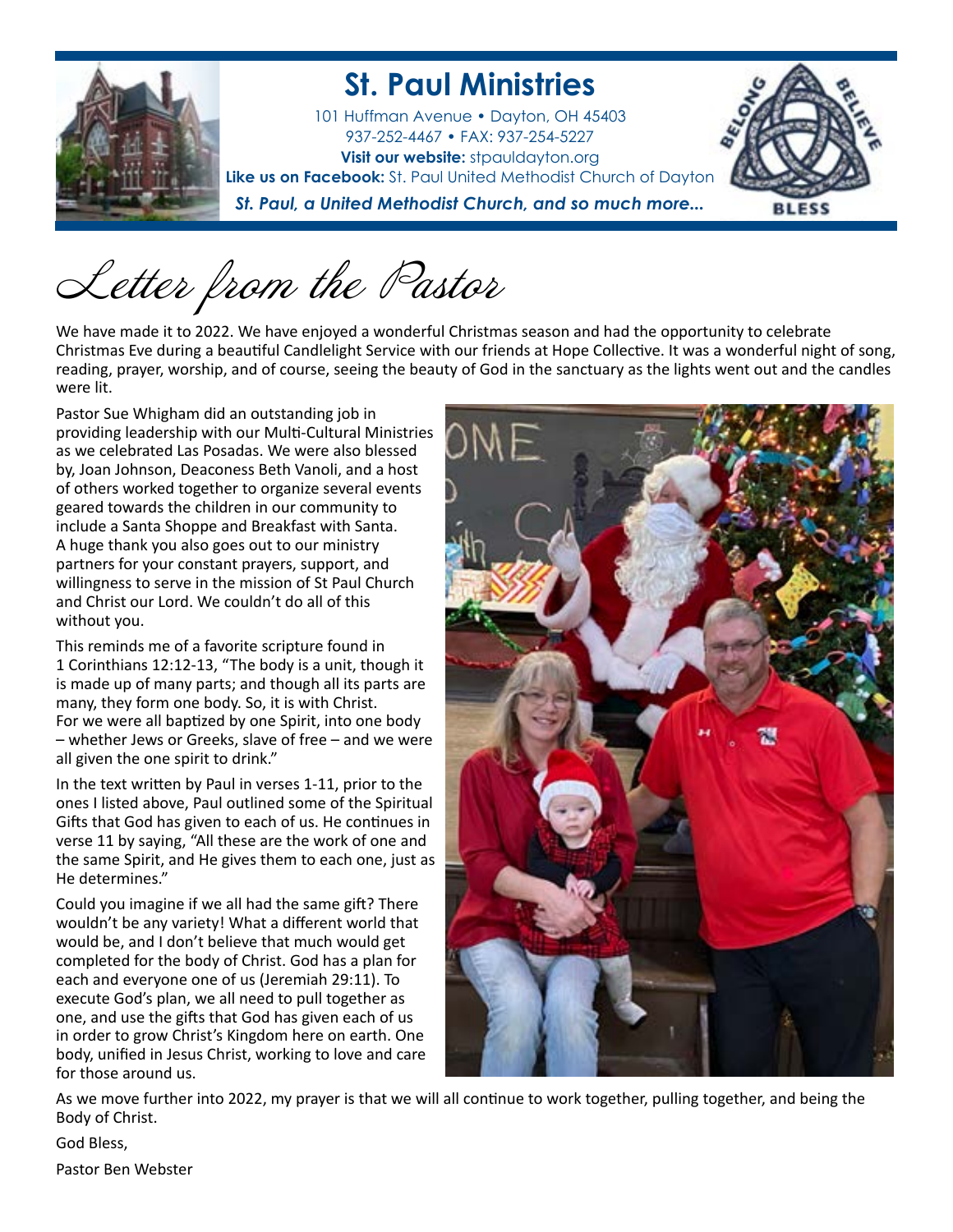The Christmas Season was spectacular at St. Paul! On Saturday, December 4 the Santa Shop was held for 40 children who were able to select gifts [free of charge] for all their family members. Thank you for all the wonderful donations that made this project possible. Special thanks to Faith Community UMC and Eastmont UMC who made this a designated project. Thanks also to volunteers Pam Eyler, Catelin Ankeney, Beth Johnson, Makayla White, and Kenny Lee McDonald.

On Wednesday, December 8 Santa's Elves wrapped all the children's presents and returned them to go under the Christmas trees. This year's Elves came from Eastmont UMC, Centerville UMC, Crossroads Church and Normandy UMC. Thanks for your loyalty to St. Paul!

Breakfast With Santa, sponsored and planned by Normandy UMC was Saturday, December 11. This is a 30+ year tradition that was interrupted last year due to Covid. Everyone was excited about the opportunity to have a yummy breakfast, talk to Santa Claus, have a photo taken and receive a gift. A great big thank you to Rebecca Haberlandt and her great team!

Thank you for all the generous donations of sox, hats, gloves, hygiene kits and gift cards. We continue to distribute them during these cold winter days.

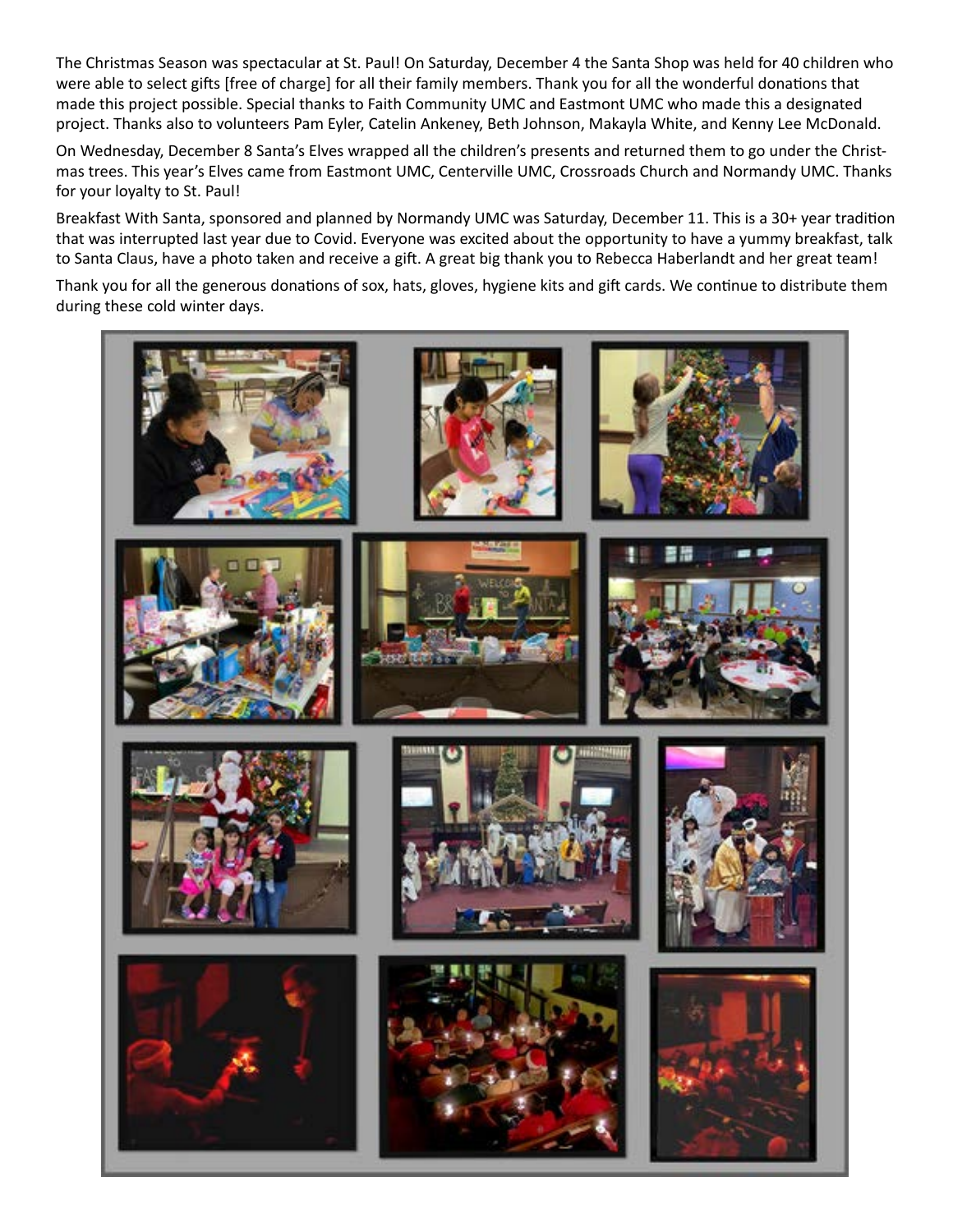## **WE HAVE AN URGENT NEED FOR VOLUNTEER GROUPS FOR TUESDAY LUNCH AND SATURDAY BREAKFAST!**

We are looking for a group of  $4 - 6$  people to serve Tuesday Lunch on the second Tuesday of odd numbered months: March 8, May 10, July 12, September 13, and November 8. We also have the following 5th Tuesdays available: March 29, August 30 and November 29. In addition, we are looking for a group of 4 – 6 people to cook and serve Saturday Breakfast on the 4th Saturday of odd numbered months: March 26, May 28, July 23, September 24 and November 26. Please get the word out for us as we try to give new volunteers the opportunity to be the hands and feet of Christ.

LENTEN STUDY—Looking for a lenten study? Here are two virtual options for you to consider. To learn more or to register, email Beth Vanoli at vanolibeth@gmail.com.



Centering Prayer Circle

## *Entering the Passion of Jesus* **by Amy Jill Levine**

March 2-April 9 Wednesdays, 3:00-4:00 pm and Saturdays, 10-11 am

*Entering the Passion of Jesus* provides a rich and challenging learning experience as author, professor, and biblical scholar Amy-Jill Levine explores the biblical texts surrounding the Passion story.



Organized by West Ohio United Methodist Women

*Tattered and Mended: The Art of Healing the Wounded Soul*  **By Cynthia Ruchti** 

> Sundays March 6, 13, 20, 27 4:00pm

Artisans can reclaim exquisite beauty from the broken, frayed, and hopefully shattered—perhaps once thought beyond repair. But what about us? What of the wounds that keep us from living the life we want to live? In *Tattered and Mended*, readers walk through a gallery of reclaimed and restored art as well as broken and restored lives of those who have gone before us. With a gentle touch and personable wisdom, Cynthia Ruchti shows how even the most threadbare soul can once again find healing and hope.